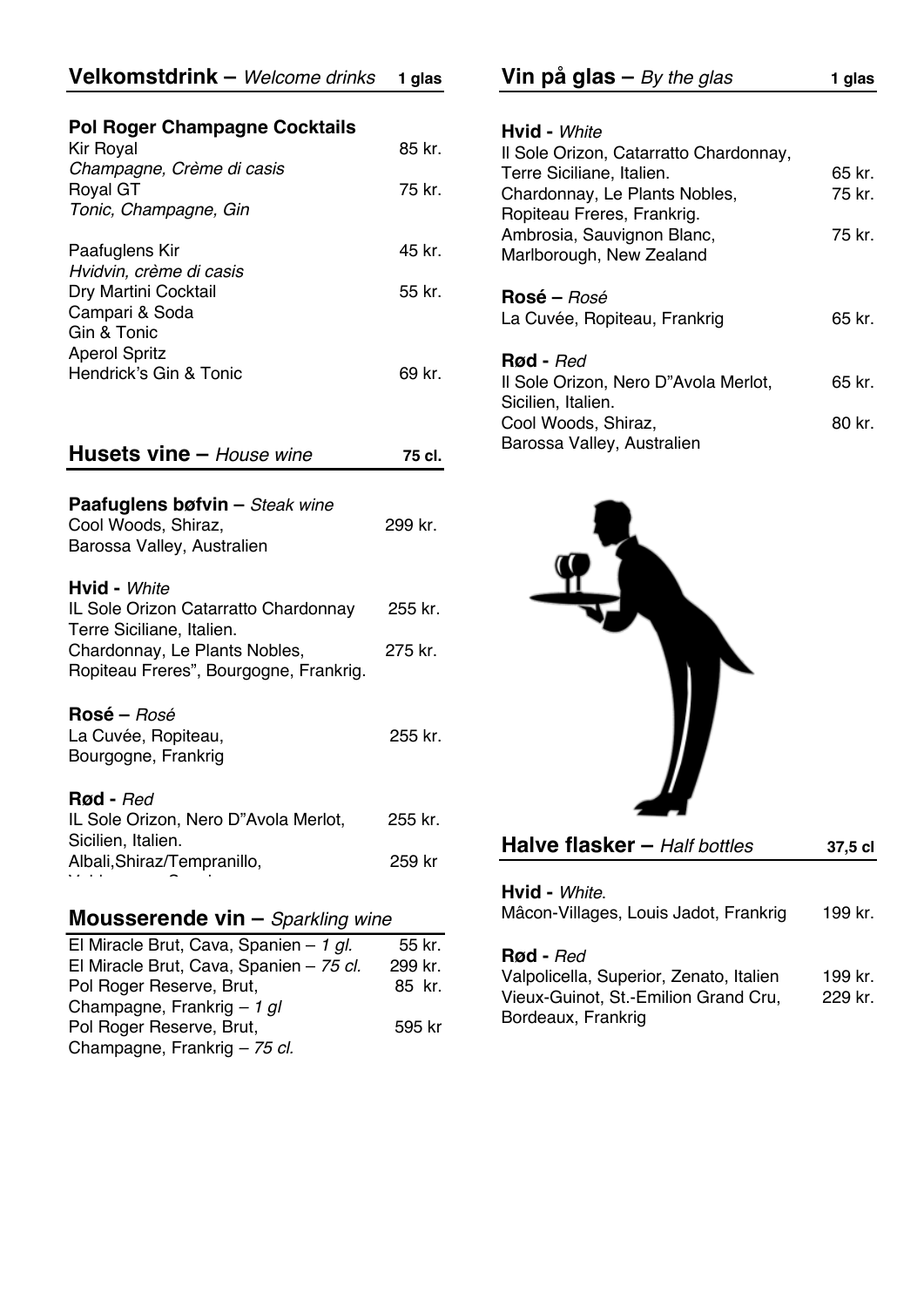| <b>Hvidvine</b> - White wines                                  | 75 cl.  | $\text{Rodvine}$ – Red wines                                                           | 75 cl.  |
|----------------------------------------------------------------|---------|----------------------------------------------------------------------------------------|---------|
| Frankrig - France                                              |         | <b>Frankrig</b> - France                                                               |         |
| Chardonnay, Le Plants Nobles,<br>Ropiteau Frères, Bourgogne    | 275 kr. | Beaujolais-Villages, Louis Jadot<br>Bourgogne                                          | 285 kr. |
|                                                                |         | Chateau La Fleur Grands Landes                                                         | 365 kr. |
| Macon-Uchizy, Dom. Talmard,<br>Macon-Villages, Bourgogne       | 335 kr. | Montagne, Saint Emilion, Bordeaux<br>Chateau Beaulieu,<br>Lalande-de-Pomerol, Bordeaux | 365 kr. |
| <b>New Zealand - New Zealand</b>                               |         | <b>Italien</b> - Italy                                                                 |         |
| Ambrosia, Sauvignon Blanc,<br>Marlborough                      | 299 kr. | Barbera D'Alba, "Egidio"<br>Bosso, Piemonte                                            | 320 kr. |
|                                                                |         | Valpolicella Ripasso, Salvaterra                                                       | 375 kr. |
| <b>Autralien - Australia</b>                                   |         | Piemonte                                                                               |         |
| The Salvation, Gewuztraminer,<br>Magpie Estate, Barossa Valley | 319 kr. |                                                                                        |         |
|                                                                |         | $USA – USA$                                                                            |         |
|                                                                |         | Francis Coppola, Diamond Collection<br>Cab. Sauvignon, Californien                     | 450 kr. |



## **Dessertvin –** *Dessert wines*

| Moscatel, Sol de Med., Spanien $-$ 1 glas             | 42 kr.  |  |
|-------------------------------------------------------|---------|--|
| Moscatel, Sol de Med., Spanien - 75 cl.               | 198 kr. |  |
| Ch. Fonthenille, Loupiac, Frankrig - 1 glas           | 55 kr.  |  |
| Ch. Fonthenille, Loupiac, Frankrig - 75 cl. 398 kr.   |         |  |
| Kopke, Tawny Port - 1 glas                            | 42 kr.  |  |
| Kopke, Tawny Port - 75 cl.                            | 255 kr. |  |
| Churchill, Late Bottled Vintage Port - 1 glas 68 kr.  |         |  |
| Churchill, Late Bottled Vintage Port - 75 cl. 555 kr. |         |  |
| Krohn Colheita Port - 1983 - 75 cl.                   | 999 kr. |  |